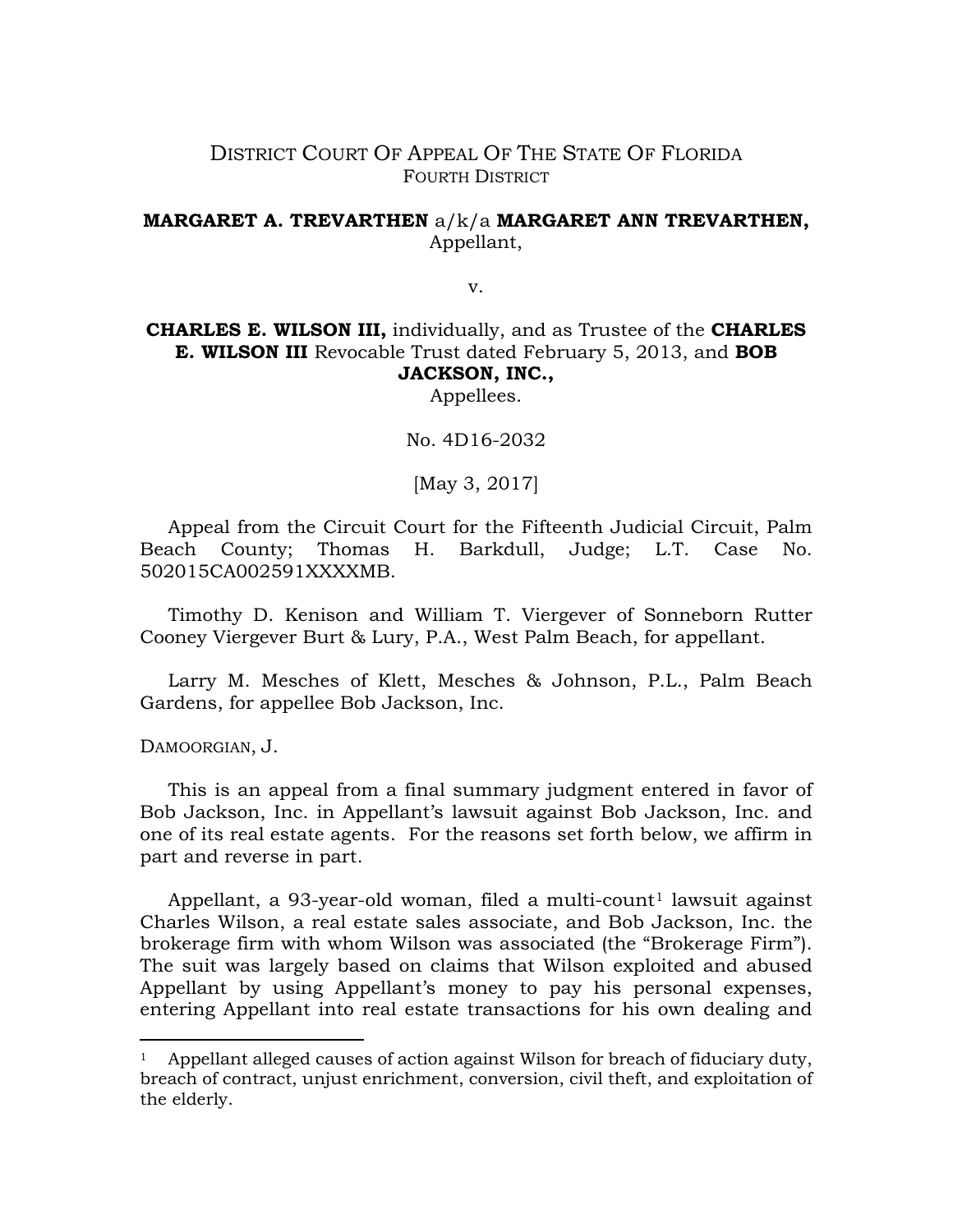benefit, and purchasing a condominium for himself with Appellant's money. Appellant also sued the Brokerage Firm for one count of "Vicarious Liability" and one count of "Direct Liability," alleging that the Brokerage Firm was vicariously responsible for Wilson's actions because it facilitated and earned commissions from Wilson's unlawful real estate transactions and was "directly" liable to Appellant because it did not properly manage certain escrow funds. Specifically, Appellant alleged that:

- She met Wilson through an introduction facilitated by another agent of the Brokerage Firm whom she had used to find a rental property.
- Wilson agreed to help her renovate and sell a dilapidated condominium unit she owned (Unit 704) in exchange for a share of the proceeds and an exclusive listing agreement with the Brokerage Firm. The renovation agreement was between Appellant and Wilson individually.
- Appellant granted Wilson status as her power of attorney for purposes of renovating Unit 704.
- Wilson failed to consider Appellant's cost basis when calculating his share of the proceeds from the sale of Unit 704 and Wilson and the Brokerage Firm Received a commission on the sale.
- Wilson convinced Appellant to purchase another condominium unit for her personal residence, Unit 304, for which Wilson and the Brokerage Firm received a commission.
- Wilson convinced Appellant to purchase yet another unit, PH-2, for renovation and resale. Wilson and the Brokerage Firm received a commission on both Appellant's purchase and subsequent sale of PH-2. The transaction resulted in a financial loss to Appellant.
- Wilson used Appellant's money to purchase a condominium unit for himself which was deeded in the name of a trust Wilson created. The Brokerage Firm's principal, Bob Jackson, acted as the sales-agent for this transaction and both Jackson and the Brokerage Firm received a commission.

The Brokerage Firm moved for summary judgment, arguing that the "uncontroverted facts" established that it always acted fairly with respect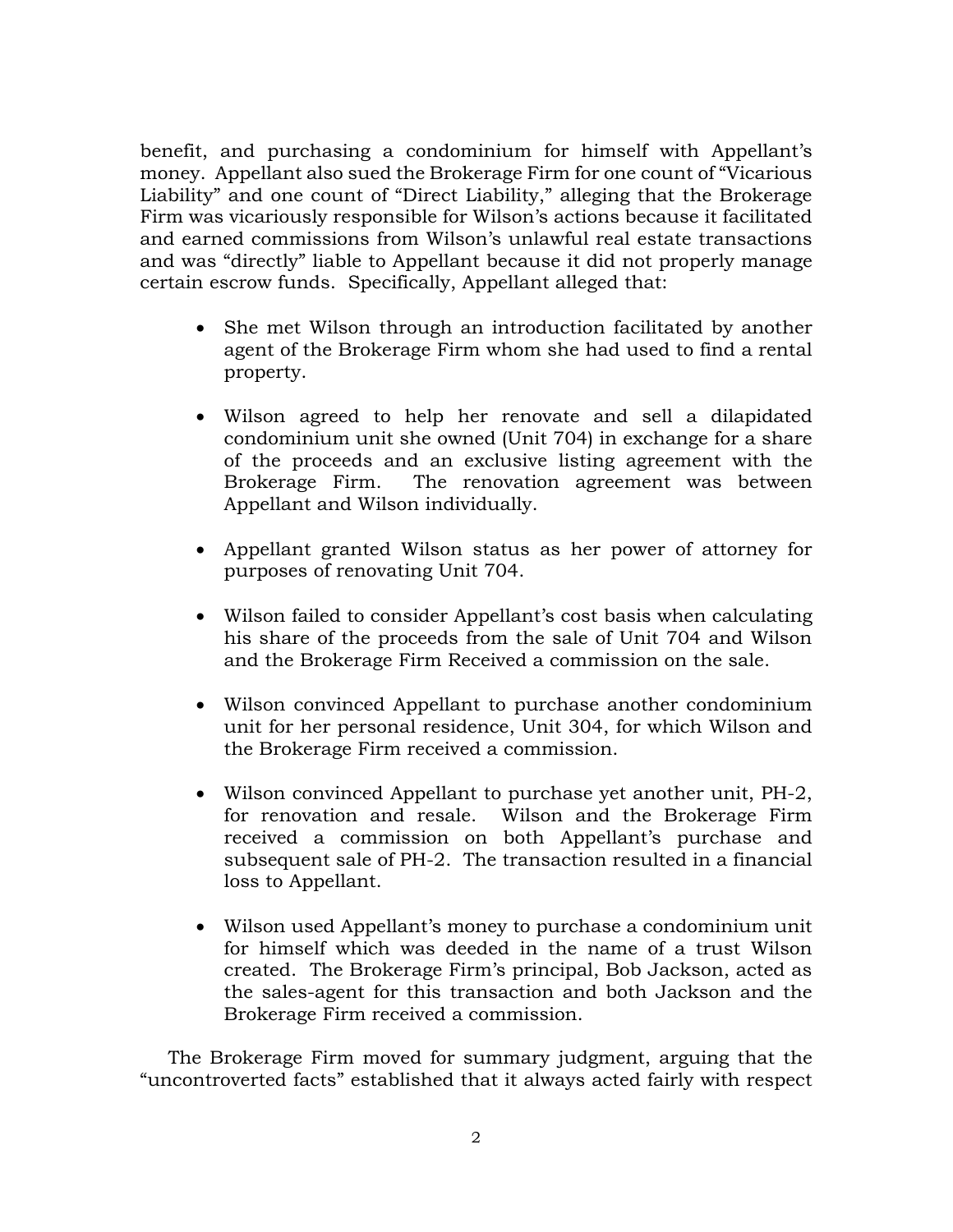to Appellant and any wrong acts committed by Wilson were "outside the scope of his work on behalf of [the Brokerage Firm]" and were done to accomplish Wilson's "own purpose and not to serve the interests of [the Brokerage Firm]." In support of its motion, the Brokerage Firm submitted excerpts from the depositions of Appellant, Wilson, and Jackson. That evidence corroborated each of the afore-outlined allegations and also established that:

- Jackson was aware that Wilson was Appellant's attorney-in-fact at the time Unit 704 sold.
- While the contract for Appellant's purchase of Unit 304 was pending, Wilson wired \$300,000 from Appellant's bank account into the Brokerage Firm's escrow. Jackson testified that Wilson told him that the money was for the purchase of additional unspecified properties. Jackson informed Wilson that he would not hold any money in escrow without a corresponding contract and refunded it via cashier's check to Appellant the next day.
- Wilson created the trust used to purchase his condo unit at the advice of Jackson because of the "litigiousness in Florida."
- Jackson admitted that he was acting as the broker/sales agent for Wilson's purchase of his condo unit and was aware that Wilson paid with cash although the closing was previously extended twice because Wilson could not come up with financing.
- Jackson acknowledged that Wilson stated that he was borrowing money from Appellant at one point in time. However, Jackson did not think that any financial arrangement reached between Wilson and Appellant was any of his business.

Additionally, the Brokerage Firm submitted an affidavit executed by Jackson in which he swore that he "performed an analysis of all checks made payable from [Appellant] to [the Brokerage Firm's] escrow account between 2012 and 2014. The checks received from [Appellant] totaled \$38,050 on three separate transactions and were properly and ethically handled by [the Brokerage Firm]." The affidavit went on to outline where every dollar of the money paid by Appellant into the Brokerage Firm's escrow account went.

Without explanation, the court granted the Brokerage Firm's motion for summary judgment and entered judgment in its favor. This appeal follows.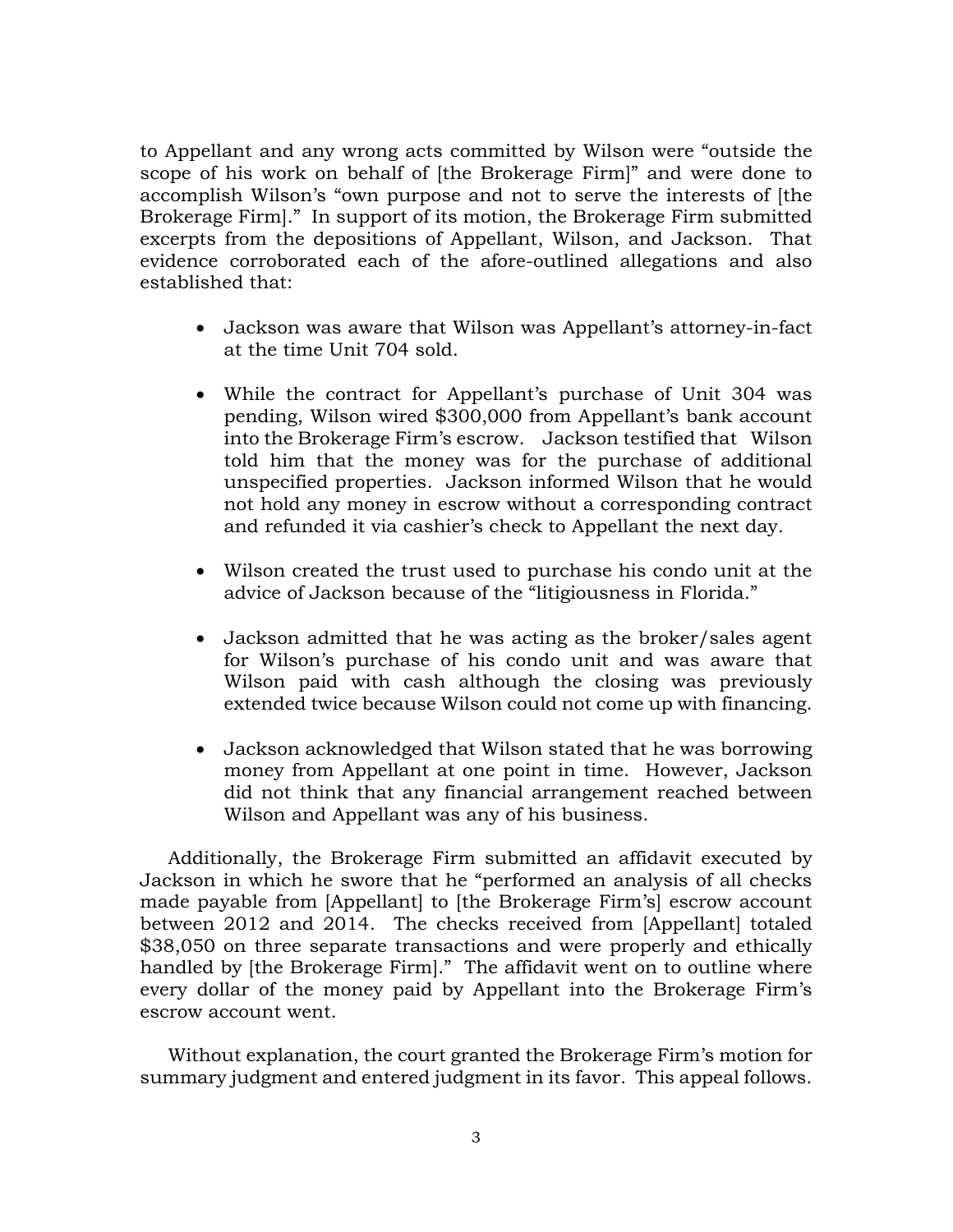## **Vicarious Liability Count**

General principles of vicarious liability establish that a principal is responsible for the wrongful acts of its agent if the agent was either acting "(1) within the scope of [its authority], or  $(2)$  during the course of [the agency] and to further a purpose or interest of the [principal]." *Valeo v. E. Coast Furniture Co.*, 95 So. 3d 921, 925 (Fla. 4th DCA 2012). Additionally, a principal may be still be liable for the acts of its agent which were outside the scope of the agent's authority if the principal subsequently ratifies the actions. *See McDonald v. Hamilton Elec., Inc. of Fla.*, 666 F.2d 509, 514 (11th Cir. 1982). A principal may ratify an agent's actions which would have otherwise been outside the scope of its authority by accepting the benefit of the agent's actions. *See Mercury Ins. Co. of Fla. v. Sherwin*, 982 So. 2d 1266, 1270 (Fla. 4th DCA 2008) ("A principal may not accept the benefits of a transaction negotiated by the agent and disavow the obligations of that same transaction."). In other words:

'[w]hen an agent acts for his principal, and the principal accepts the fruits of the agent's efforts, the principal must be deemed to have adopted the methods employed, and he may not, even though innocent, receive the benefits and at the same time disclaim responsibility for the means by which they were acquired.'

*Fredrick v. Squillante*, 144 So. 2d 848, 849 (Fla. 2d DCA 1962) (quoting *Chase v. Sullivan*, 126 So. 359, 360 (Fla. 1930)).

This doctrine was applied to the detriment of a real estate broker in *Fraioli v. Bobby Byrd Real Estate, Inc*[., 630 So. 2d 1131, 1132 \(Fla. 2d DCA](https://www.westlaw.com/Document/If7d2866c0e4211d9821e9512eb7d7b26/View/FullText.html?transitionType=Default&contextData=(sc.Default)&VR=3.0&RS=da3.0&fragmentIdentifier=co_pp_sp_735_1132)  [1993\).](https://www.westlaw.com/Document/If7d2866c0e4211d9821e9512eb7d7b26/View/FullText.html?transitionType=Default&contextData=(sc.Default)&VR=3.0&RS=da3.0&fragmentIdentifier=co_pp_sp_735_1132) There, one of the broker's sales agents and the plaintiff partnered to open and run a restaurant. *[Id](https://www.westlaw.com/Document/If7d2866c0e4211d9821e9512eb7d7b26/View/FullText.html?transitionType=Default&contextData=(sc.Default)&VR=3.0&RS=da3.0)*. The property which the men chose to lease for the location of their restaurant was listed by the broker, so the sales agent acted as both the leasee and sales agent for the transaction earning the broker a sizeable commission in the process. *[Id.](https://www.westlaw.com/Document/If7d2866c0e4211d9821e9512eb7d7b26/View/FullText.html?transitionType=Default&contextData=(sc.Default)&VR=3.0&RS=da3.0)* Shortly after the restaurant opened, the state seized the property due to delinquent taxes owed by the previous owner. *[Id](https://www.westlaw.com/Document/If7d2866c0e4211d9821e9512eb7d7b26/View/FullText.html?transitionType=Default&contextData=(sc.Default)&VR=3.0&RS=da3.0)*. The plaintiff sued his partner—the sales agent—and the broker for fraudulent inducement and fraudulent misrepresentation, alleging that the sales agent exaggerated the fair market value of the property and misrepresented the results of a title search. *[Id](https://www.westlaw.com/Document/If7d2866c0e4211d9821e9512eb7d7b26/View/FullText.html?transitionType=Default&contextData=(sc.Default)&VR=3.0&RS=da3.0)*.

The broker moved for summary judgment, arguing that the "false assurances alleged in the complaint stemmed from and were confined to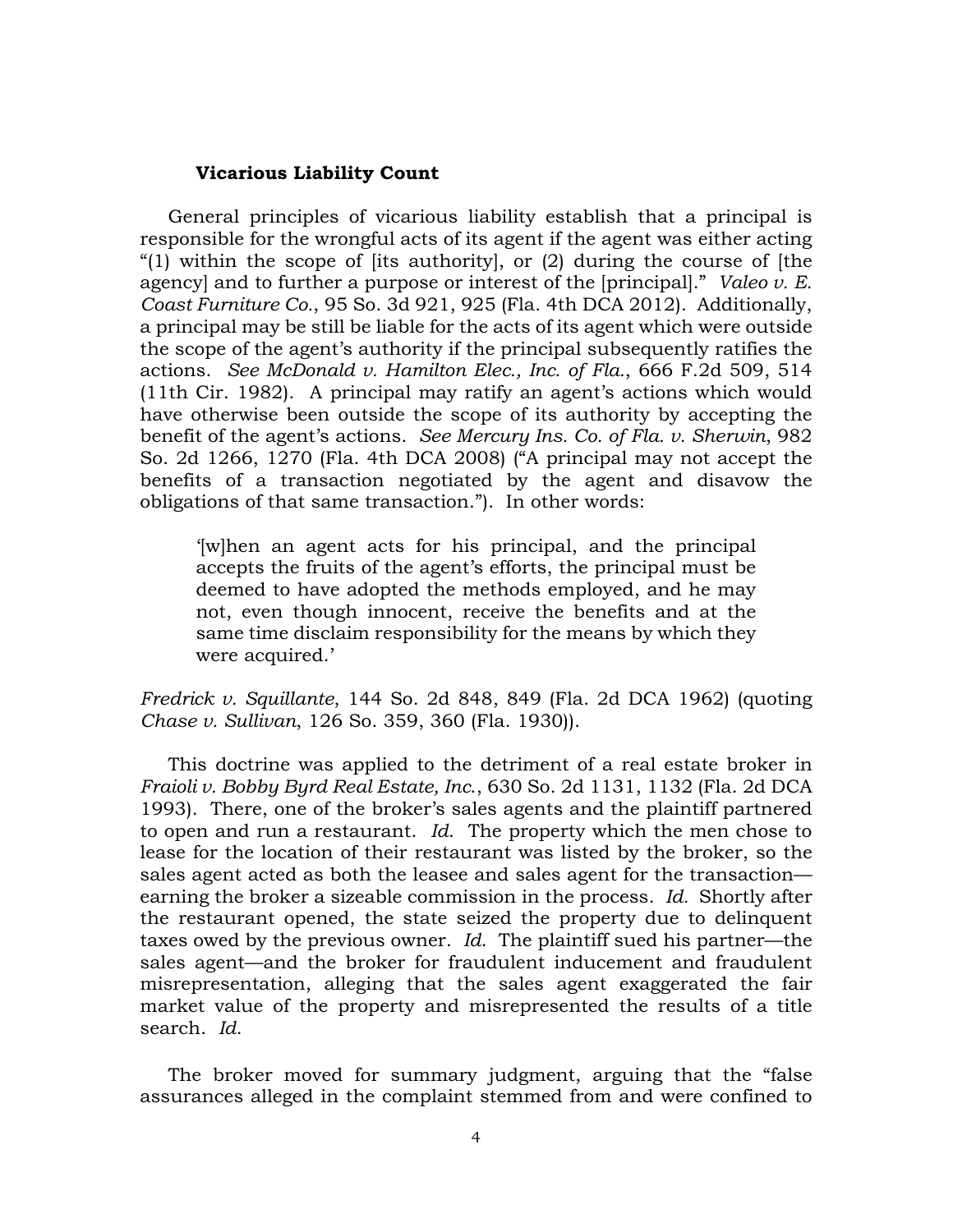the private business venture undertaken by and between" plaintiff and the sales agent and that the sales agent had no authority in his capacity as an agent for the broker to induce the real estate transaction by false means. *Id.* The trial court agreed with the broker and entered summary judgment in its favor. *Id.* On appeal, however, the appellate court reversed, holding that "the question of [the sales agent's] actual or apparent authority to act in the manner alleged by [the plaintiff] is not controlling." *Id.* Rather, based on the doctrine excerpted above, the court held that the fact the broker received a commission as a result of the sales agent's actions exposed it to liability in the event the sales agent did indeed act fraudulently. *Id.*

Here, the Brokerage Firm argues that summary judgment in its favor was proper because any wrongful action on the part of Wilson stemmed from a private business venture between Appellant and Wilson, and was committed to accomplish his own purpose. This argument is nearly identical to the argument raised by the broker and rejected by the court in *Fraioli*, and fails to address the undisputed material fact that the Brokerage Firm received a commission from each of the real estate transactions which were effectuated by Wilson's alleged wrongful conduct.

In addition to the receipt of commissions, additional facts raise questions about the Brokerage Firm's ratification of Appellant's potentially wrongful conduct. Specifically, there were factual disputes over whether the Brokerage Firm's principal accepted a commission for Wilson's purchase of his condo unit knowing that: 1) Wilson was Appellant's attorney-in-fact at the time he purchased the unit; 2) Wilson was having problems obtaining financing for the purchase of the unit before he became Appellant's attorney-in-fact; 3) Wilson had previously wired funds from Appellant's account to the Brokerage Firm's escrow for the eventual purchase of real estate, and subsequently paid cash for his unit; and 4) the Brokerage Firm's principal's suggestion that a trust be formed to hold title to Wilson's unit in order to avoid liability.

In sum, the Brokerage Firm's receipt of commissions on the alleged wrongful real estate deals, as well as its possible knowledge that Wilson was wrongfully using Appellant's funds to purchase real estate, raised issues of fact precluding summary judgment on Appellant's vicarious liability claim against the Brokerage Firm. *See also Goodman v. Rose Realty W., Inc.*, 193 So. 3d 86, 87−88 (Fla. 4th DCA 2016) (reversing summary judgment entered in favor of real estate broker based on vicarious liability for sales agent's fraudulent conduct in selling the agent's own home because broker received a commission on the transaction).